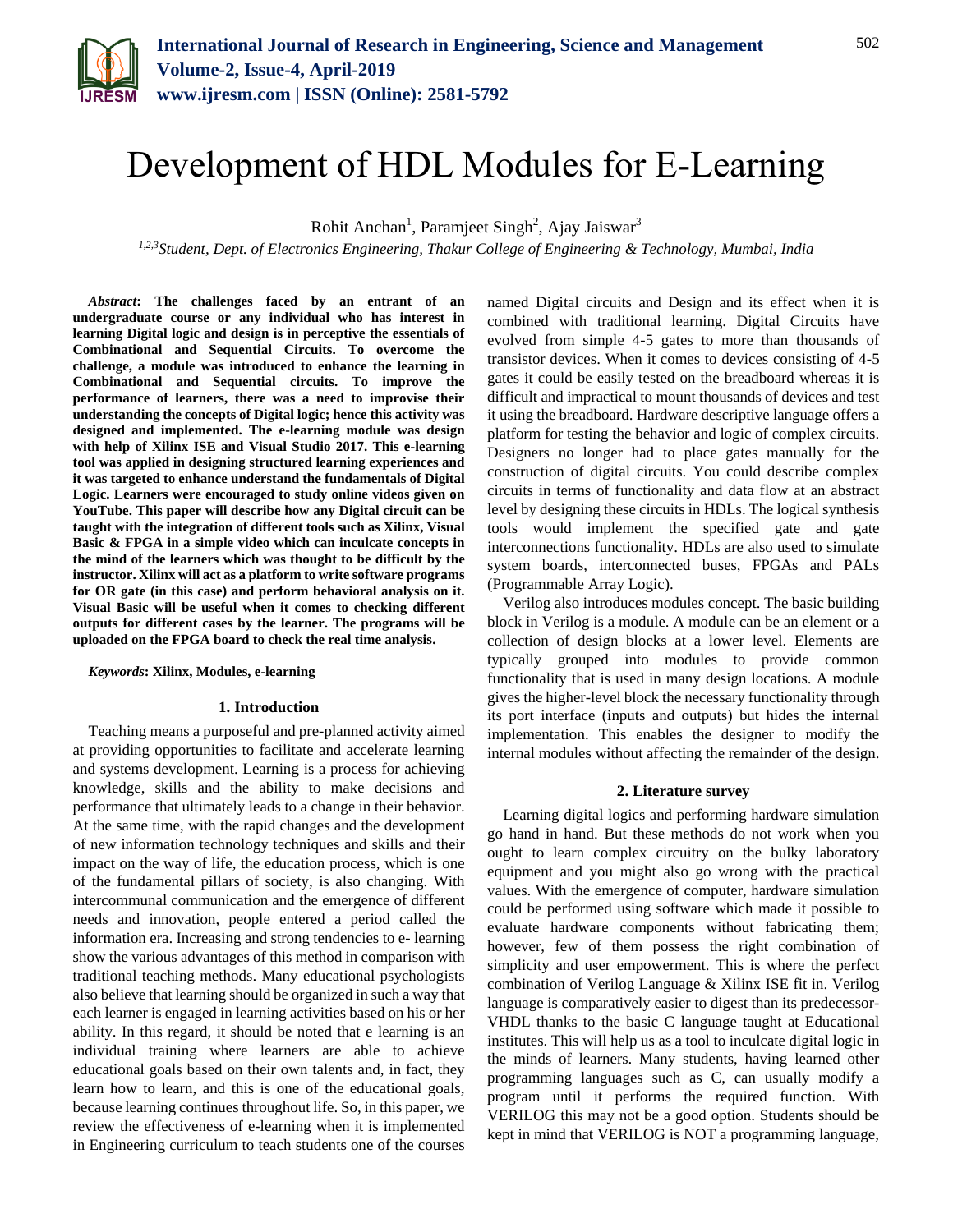

it is used to describe the behavior and property of the digital hardware, thus while writing VERILOG module, they should always have a clue of what kind of hardware can be generated or what type of hardware they are designing. Being able to put this statement into practice would require substantial practices and experiences.

In today's technological era, e-learning is finding its root in almost every sector for learning, because of its benefits over the traditional methods, still there is a need to find an e-learning solution for digital logic and circuits. These benefits of elearning could be enhanced when e-learning emerges with the traditional learning methods thereby generating a perfect platform for learning Digital circuits.

The module can be designed with the help of Xilinx and Visual Studio 2017. This website contains animated videos of various topics from subject, which includes basic concepts of Physics, Electrical Engineering and introduction to Basic Electrical Engineering laboratory.

- To comprehend the concepts of Digital circuits through Animated Video.
- To provide students with opportunities for self-assessment. Also, learners using traditional methods learn only theory point of view and for practical and real time approach they need to spend a lot of time in it, so for practical understanding a proper hardware system must be there which will not consume much time as well.

# **3. Methodology**

## *A. Problem definition*

The world is moving towards digitization & automation, but the employees are not well versed with the upcoming technology. It takes time to assimilate to the updated technology. In a fast-moving market where time is money it is important that they learn everything in a short amount of time. Usually, the person takes 2-3 courses in order to build the basics of trending technologies. And completion of single course usually takes 5-6 months which consumes a lot of time. This is where our paper comes to picture wherein we are designing circuits with their visual representation using Verilog and FPGA which will help them to understand complex circuit. Learning Digital logics is also very important as is forms the base of many subjects such as VLSI, IoT, Computer Hardware, etc. Simply mugging up all the concepts won't do the trick of remembering them for lifetime. As the learners will see the circuits working in real life their concepts will be clear.

# *B. Course module*

The information and data gathered regarding the previous implementation, operation; future scope of the abovementioned topics from the literature survey. With the help of these data, we have designed an e-learning module for learning complex digital circuits using visual representation, hardware; software implementation using FPGA and Verilog respectively. Further, the division of the digital logic into four sections that is, Combinational circuits, Sequential circuits, FSM (Finite State Machine), Microprocessor. The Verilog function of the mentioned circuits on the Xilinx IDE software was identified. Then all the circuits were coded on Xilinx using Verilog language to test its behaviour and logic verification. Then real time analysis of the chosen circuit was done on the FPGA hardware board. After this, designing of the GUI was done using Visual Studio 2017 to visualise the functioning of the GATE, which will show the proper output when different inputs are applied. Then a video has been made combining all the steps which has been performed earlier. Similarly, all the other combinational circuits, and other circuits will be developed in a module.



## **4. Results and Discussion**

The main aim of our paper was to develop logic related to the circuits such that the learner can remember it for lifetime. It was a big challenge for us as it was difficult to convey knowledge in such a way that it should be unique as well as eye-catching. We found our solution in day to day real life examples.

One of them was a two-keyhole lock that is used in bank lockers which can be opened only when both the keys are inserted simultaneously. This example functions in a similar analogy of an And Gate operation.



Fig. 2. Snippet of Video of And Gate

Moving Further we have explained how the And gate can be programmed using Verilog on the Xilinx ISE. As the Verilog programming is based on C language which is taught in most of the schools and colleges.

| Module Declaration           |                 |                                    |                | 440.0001 |  |
|------------------------------|-----------------|------------------------------------|----------------|----------|--|
| <b>Input Declaration</b>     | <b>Contract</b> |                                    |                |          |  |
| <b>Output Declaration</b>    |                 |                                    |                |          |  |
| <b>Function for And Gate</b> |                 |                                    |                |          |  |
| Module Termination           |                 | <b>Brown March All Art Lowered</b> | <b>Section</b> |          |  |

Fig. 3. Snippet from video VERILOG